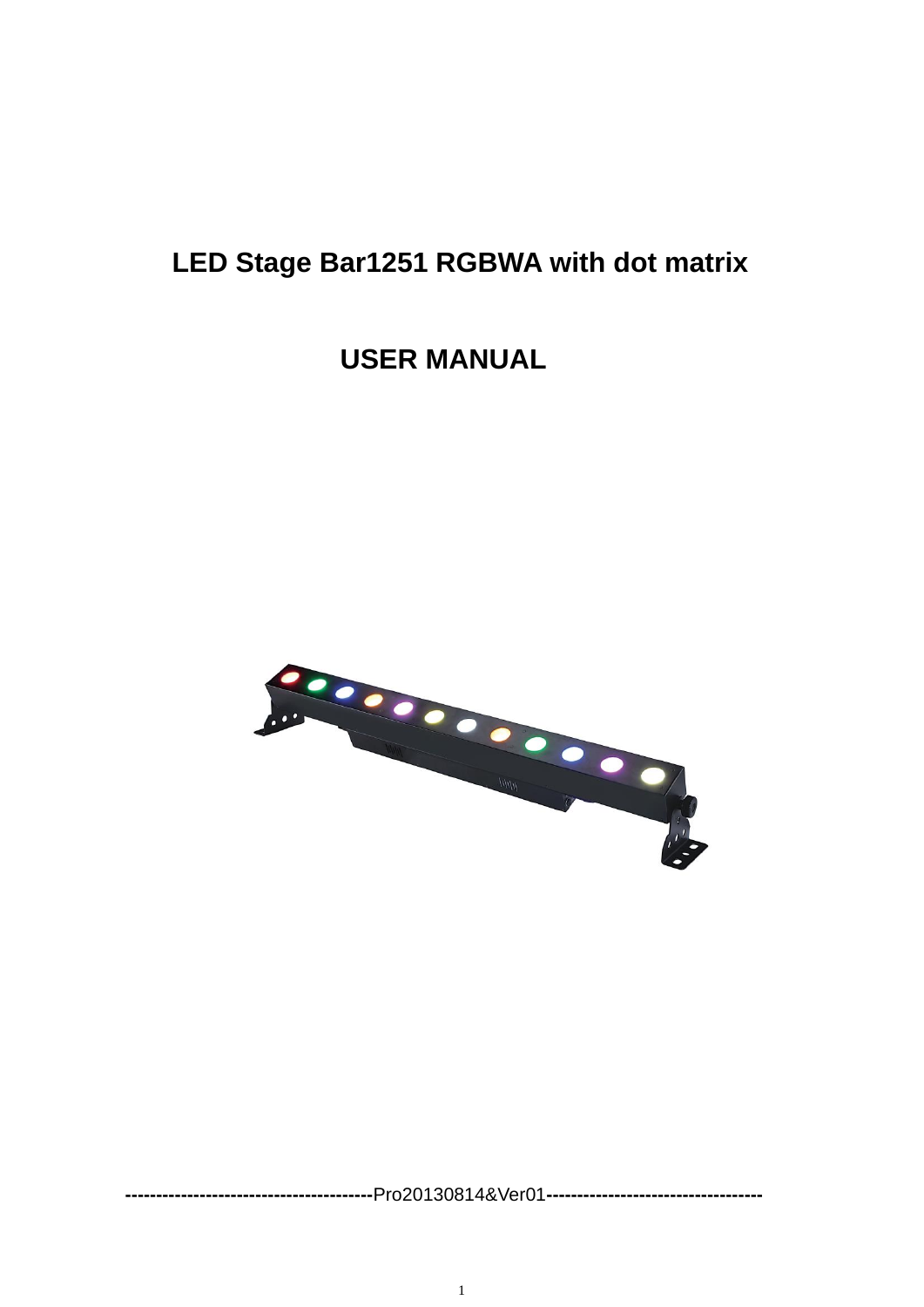# **Introduction**

**Unpacking:** Thank you for purchasing Vello Lights. Every unit has been thoroughly tested and shipped in perfect condition. Carefully check the shipping carton for damage that may have occurred during shipping. If the carton appears to be damaged, carefully inspect your unit for any damage and be sure all accessories necessary to operate the unit has arrived well. In the case damage has been found or parts are missing, please contact the manufacturer or your dealer for further instructions. Do not return this unit to your dealer without pre-notice..



#### Read all cautions and warnings prior to operation of this equipment

# **Protection Against Fire**



1. Maintain a minimum of 1 50cm distance from any type of flame

- 2. Replace fuse only with the specified type and rating
- 3. Do not install the unit to close a heat source
- 4. Make sure cable are properly secured away from unit movement
- 5. Maximum surface operating temperature 80°

# **Protection Against Electrical**



- 1. Disconnect power before servicing
- 2. The unit must be earthed (electronically grounded)

# **Protection Against Mechanical Hazards**



- 1. Use safety chain when hanging unit
- 2. Use quality clamps or bolts when positioning unit
- 3. Do not open unit while it is on, risk of electrical shock

PLEASE recycle the shipping carton whenever possible.

# **General Instructions**

To optimize the performance of this product, please read these operating instructions carefully to familiarize you with the basic operations of this unit. These instructions contain important safety information regarding the use and maintenance of this unit. Please keep this manual with the unit for future reference.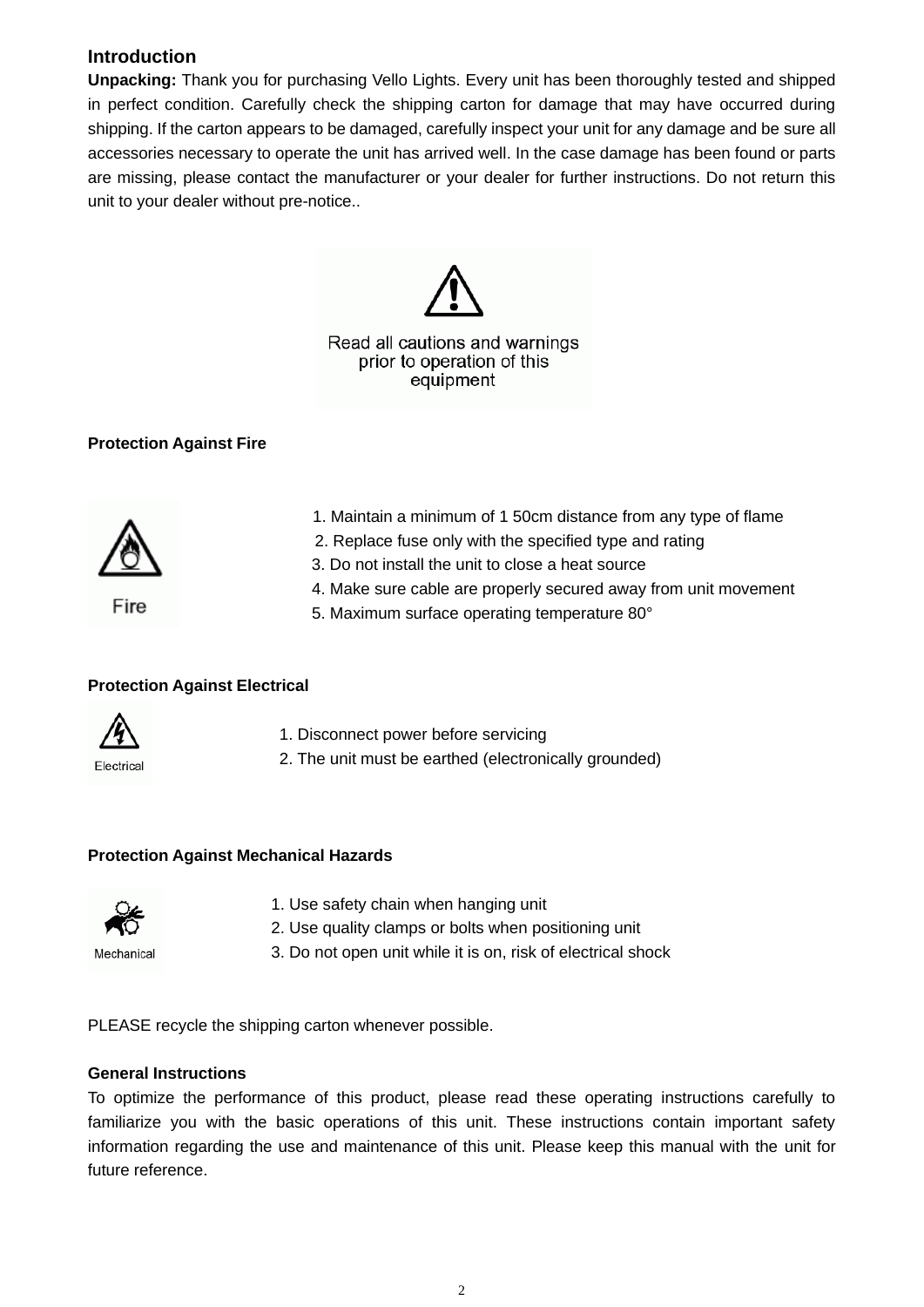# **Features**

- 
- 
- ●Electronic Dimming 0-100% DMX-512 protocol
- ●Daisy Chain Units together in DMX Mode With Dot Matrix+Sound Control
- ●Multi-Colors Master/Slave synchronization
- Color Strobe ● LED operation menu
	-
	-

# **Safety Precautions**

- Be sure that the local power outlet match that of the required voltage for your unit,
- Do not attempt to operate this unit if the power cord has been frayed or broken. Do not attempt to remove or break off the ground prong from the electrical cord. This prong is used to reduce the risk of electrical shock and fire in case of an internal short.
- Disconnect from main power before making any type of connection.
- Do not remove the cover under any conditions. There are user serviceable parts inside.
- Never operate this unit when its rear cover is removed.
- Never plug this unit into a dimmer pack.
- Always be sure to mount this unit in an area that will allow proper ventilation. Allow about 6" (15cm) between this device and a wall.
- Do not attempt to operate this unit, if it becomes damaged.
- During long periods of non-use, disconnect the units main power.
- Always mount this unit in safe and stable matter.
- Power-supply cords should be routed so that they are not likely to be walked on or pinched by items placed upon or against them, paying particular attention to the point they exit from the unit.
- Cleaning unit should be cleaned only as recommended by the manufacturer. See 'Cleaning" for details.
- Heat –The appliance should be situated away from heat sources such as radiators, heat registers, stoves, or other appliances (including amplifiers) that produce heat.
- The unit should be serviced by qualified service personnel when:
- A. The power-supply cord or the plug has been damaged.
- B. Objects have fallen, or liquid has been spilled into the appliance.
- C. The appliance has been exposed to rain or water.
- D. The appliance does not appear to operate normally or exhibits s marked change in performance.

**DMX Linking**: To ensure proper DMX data transmission, when using several DMX units try to use the shortest cable path possible. The order in which units are connected in a DMX line does not influence the DMX addressing. For example; a unit assigned a DMX address of 1 may be placed anywhere in a DMX line, at the beginning, at the end, or anywhere in the middle. When a unit is assigned a DMX address of 1, the DMX controller knows to send DATA assigned to address 1 to that unit, no matter where it is located in the DMX chain.

# **Operating Instructions**

Operating Modes: You can use the unit in 4 ways:

- Auto Mode-The unit will automatically chase through the different colors.
- DMX control mode This function will allow you to control each individual units traits with a standard DMX 512 controller.
- Master-slave mode One unit will work as the master in the one of the above three modes, other units in the chain will work in synchronization towards the master.
- Sound control The unit will react to sound, chasing through the built-in programs.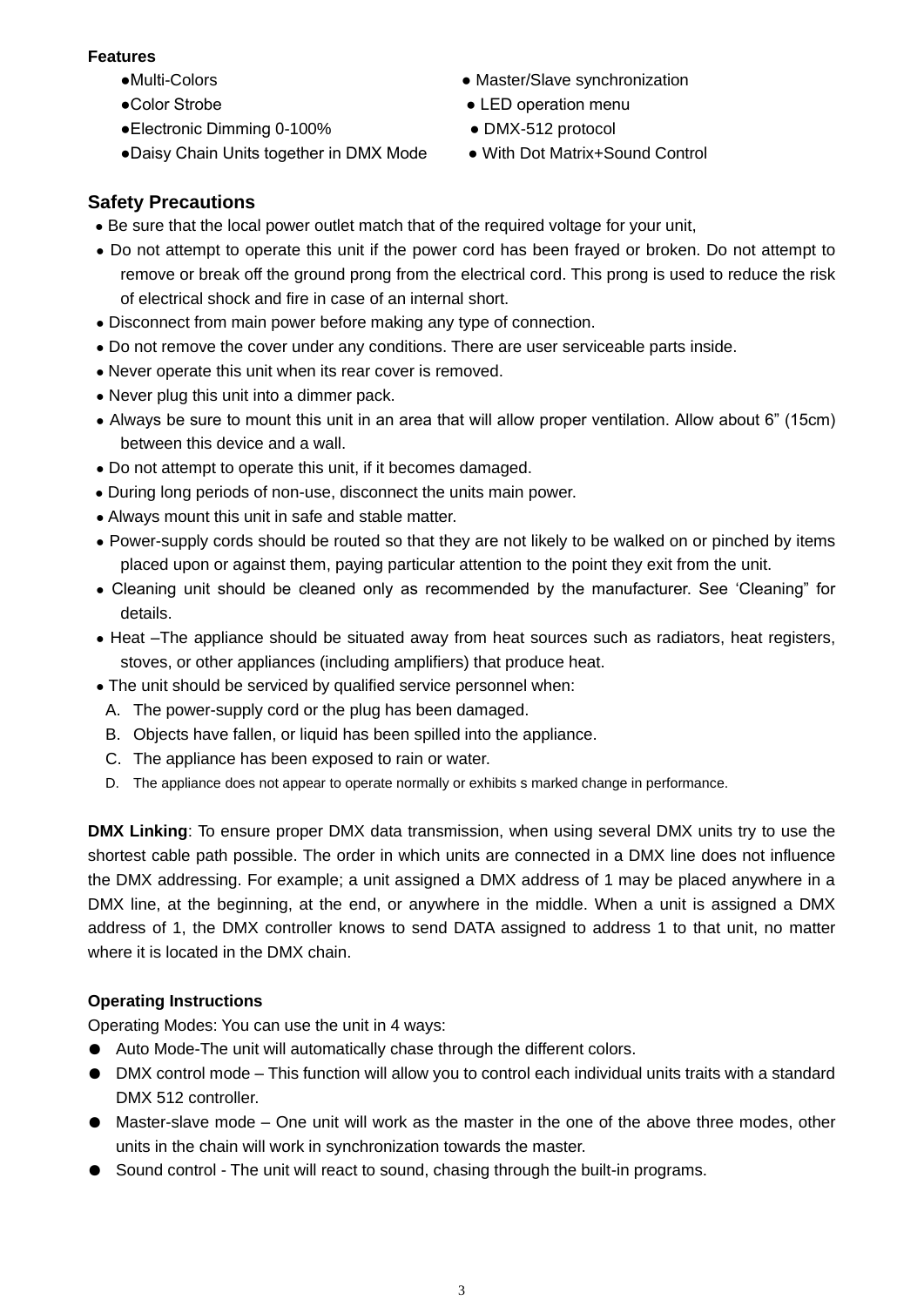**DMX Mode:** Operating through a DMX controller give the user the freedom to create their own programs tailored to their own individual needs. This function also allows you to use your units as spot lights.

- 1. This function will allow you to control each individual unit's traits with a standard DMX 512 controller.
- 2. The unit has 9/24/60 three DMX channels modes to operate. Please see "DMX channels/function/ description/ value" for the DMX traits.
- 3. To run your unit in DMX mode, plug in the unit via the XLR connections to any standard DMX controller. Set your desired DMX address following the setup specifications that come with your DMX controller.

# **Main Control Menu**

The control board on the fixture base is your interface to access and control all functions on the unit, Its digital display gives you a code vide of

functions and options as below:



**Touch Buttons:** There are four buttons under the LED display below:

There are four touch buttons under the display: Menu, Up, Down, Enter. Normally, the LED will display the current DMX address code of the fixture. At this time, presses up and down to choose the functions you want.





DMX Address. Press **Enter** to select the start address channel. The first display will let you know what operation mode you are in. Use the **up/down** keys to select the desired start address. Press **Enter** to confirm.

$$
\mathsf{RE}\boxtimes\mathbb{R}
$$

Red. This function allows you to power the red LED's from 0-100%, Use the **up/down**  keys to select desired intensity setting Press **Enter** to confirm the setting.

$$
\mathbb{R}\times \mathbb{R}
$$

Green. This function allows you to power the green LED's from 0-100%, Use the **up/down** keys to select desired intensity setting Press **Enter** to confirm the setting

$$
\mathbf{B}\mathbb{R}\,\mathbb{H}\,\mathbb{H}
$$

Blue. This function allows you to power the blue LED's from 0-100%, Use the **up/down**  keys to select desired intensity setting Press **Enter** to confirm the setting

$$
\mathsf{M}\mathbb{R}\times\mathbb{R}
$$

White. This function allows you to power the white LED's from 0-100%, Use the **up/down** keys to select desired intensity setting Press **Enter** to confirm the setting

$$
\textcolor{blue}{\mathbf{H}}\textcolor{blue}{\mathbf{H}}\textcolor{blue}{\mathbf{H}}\textcolor{blue}{\mathbf{H}}
$$

Amber. This function allows you to power the amber LED's from 0-100%, Use the **up/down** keys to select desired intensity setting Press **Enter** to confirm the setting

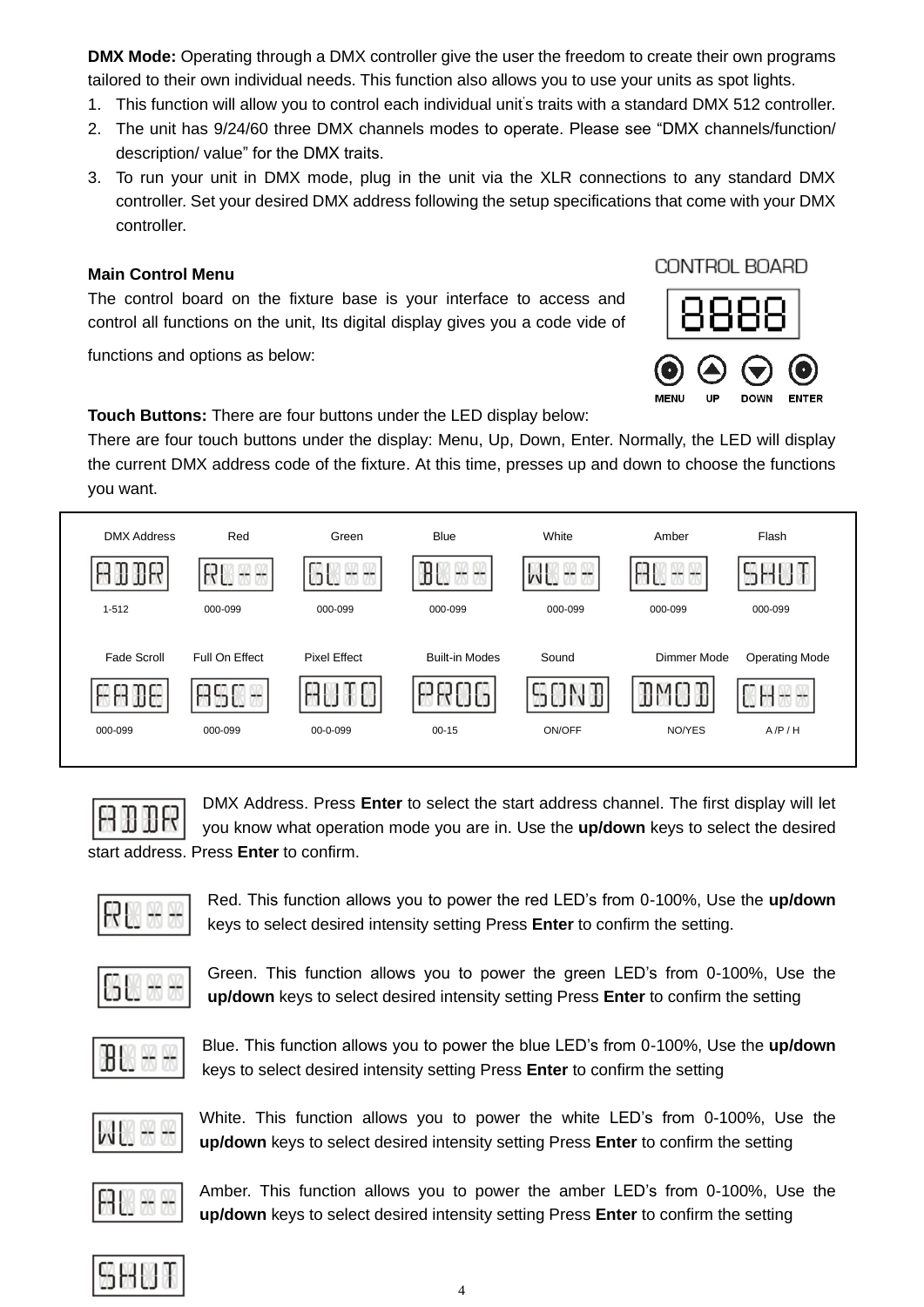Flash .**Enter** to select the desired operating mode. Use the **up/down** keys to select desired flash speed setting( Fast to Slow) from 000-099. Press **Enter** to confirm.

$$
\boxtimes \boxtimes \boxtimes \boxtimes
$$

Fade Scroll. Press **Enter** to select the desired operating mode. Use the **up/down** keys to select desired fade speed setting( Fast to Slow).Press **Enter** to confirm.

$$
\boxtimes \boxtimes \boxtimes
$$

Full On Effect. Press **Enter** to select the desired operating mode. Use the **up/down**  keys to select desired color change speed setting( Fast to Slow) Press **Enter** to confirm.

$$
\mathsf{H}\mathsf{H}\mathsf{H}\mathsf{B}
$$

Pixel Effect , Press **Enter** to select the desired operating mode. Use the **up/down** keys to select, you'll see fixed pixel effect (Fast to Slow) from 00-99, Press **Enter** to confirm.

Built-in Mode. , Press **Enter** to select the desired operating mode. Use the **up/down**  keys to select, you'll see effect we premade(Fast to Slow). Press **Enter** to confirm.

$$
\operatorname{\mathbb{S}\hspace{0.05cm}\mathbf{OMB}}
$$

Sound. This function allows you to activate sound control function from 00-99, Use the **up/down** keys to select desired setting Press **Enter** to confirm the setting

$$
\mathbb{R}\boxtimes\mathbb{R}
$$

DMX Mode, Press **Enter** to select the desired operating mode. Use the **up/down** keys to select. Press **Enter** to confirm **Mode A(** 9 Channels) / **Mode P**( 24 Channels)/ **Mode H** (60 Channels).



Dimmer Mode,. This function allows you to select dimmer mode, Use the **up/down** keys to select desired setting Press **Enter** to confirm the setting

# **DMX Profile**

#### **LED Stage Bar1251 RGBWA with dot matrix Mode A ( 9 Channel)**

| <b>DMX Channel</b> | <b>Function</b>   | Description                | Value     |
|--------------------|-------------------|----------------------------|-----------|
| 1                  | Dimmer            | Dimmer Off to Full         | $0 - 255$ |
| $\overline{2}$     | Strobe            | Strobe Fast to Slow        | $0 - 255$ |
| 3                  | Built-in programs | Built-in effect            | $0 - 255$ |
| 4                  | Speed             | Speed control              | $0 - 255$ |
| 5                  | <b>LED Color</b>  | Red LED intensity          | $0 - 255$ |
| 6                  | <b>LED Color</b>  | <b>Green LED intensity</b> | $0 - 255$ |
| $\overline{7}$     | <b>LED Color</b>  | <b>Blue LED intensity</b>  | $0 - 255$ |
| 8                  | <b>LED Color</b>  | White LED intensity        | $0 - 255$ |
| 9                  | <b>LED Color</b>  | Amber LED intensity        | $0 - 255$ |

#### **LED Stage Bar1251 RGBWA with dot matrix Mode P (24 Channel)**

| <b>DMX Channel</b> | <b>Function</b>   | Description         | Value     |
|--------------------|-------------------|---------------------|-----------|
|                    | Dimmer            | Dimmer Off to Full  | $0 - 255$ |
| 2                  | Strobe            | Strobe Fast to Slow | $0 - 255$ |
| 3                  | Built-in programs | Built-in effect     | $0 - 255$ |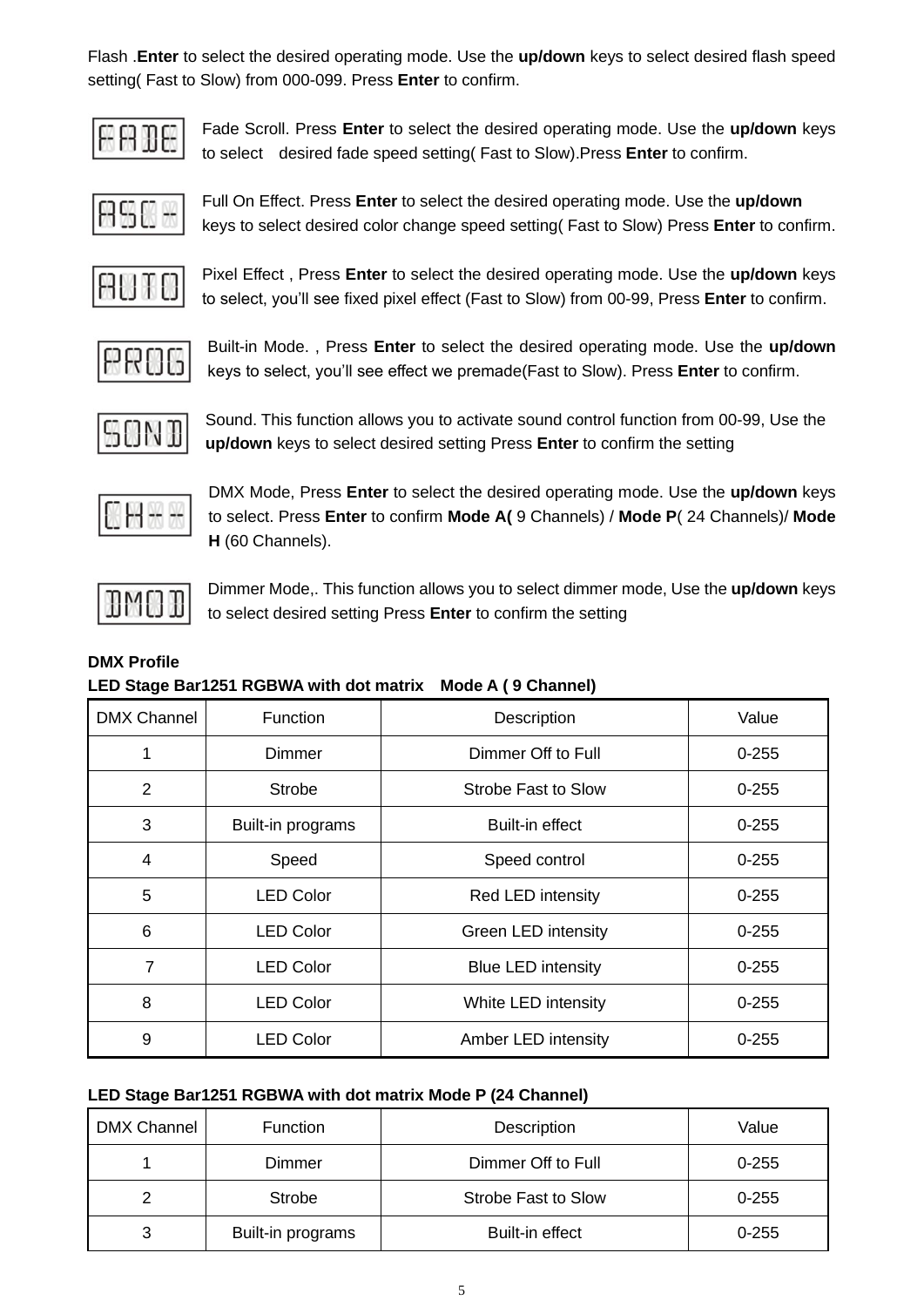| 4              | Speed            | Speed control                         | $0 - 255$ |
|----------------|------------------|---------------------------------------|-----------|
| 5              | <b>LED Color</b> | Red LED intensity (zone 1)            | $0 - 255$ |
| 6              | <b>LED Color</b> | Green LED intensity (zone 1)          | $0 - 255$ |
| $\overline{7}$ | <b>LED Color</b> | <b>Blue LED intensity</b><br>(zone 1) | $0 - 255$ |
| 8              | <b>LED Color</b> | White LED intensity (zone 1)          | $0 - 255$ |
| 9              | <b>LED Color</b> | Amber LED intensity (zone 1)          | $0 - 255$ |
| 10             | <b>LED Color</b> | Red LED intensity (zone 2)            | $0 - 255$ |
| 11             | <b>LED Color</b> | Green LED intensity (zone 2)          | $0 - 255$ |
| 12             | <b>LED Color</b> | Blue LED intensity (zone 2)           | $0 - 255$ |
| 13             | <b>LED Color</b> | White LED intensity(zone 2)           | $0 - 255$ |
| 14             | <b>LED Color</b> | Amber LED intensity (zone 2)          | $0 - 255$ |
| 15             | <b>LED Color</b> | Red LED intensity (zone 3)            | $0 - 255$ |
| 16             | <b>LED Color</b> | Green LED intensity (zone 3)          | $0 - 255$ |
| 17             | <b>LED Color</b> | Blue LED intensity (zone 3)           | $0 - 255$ |
| 18             | <b>LED Color</b> | White LED intensity (zone 3)          | $0 - 255$ |
| 19             | <b>LED Color</b> | Amber LED intensity (zone 3)          | $0 - 255$ |
| 20             | <b>LED Color</b> | Red LED intensity (zone 4)            | $0 - 255$ |
| 21             | <b>LED Color</b> | Green LED intensity (zone 4)          | $0 - 255$ |
| 22             | <b>LED Color</b> | Blue LED intensity (zone 4)           | $0 - 255$ |
| 23             | <b>LED Color</b> | White LED intensity (zone 4)          | $0 - 255$ |
| 24             | <b>LED Color</b> | Amber LED intensity<br>(zone 4)       | $0 - 255$ |

# **LED Stage Bar1251 RGBWA with dot matrix Mode H (60 Channel)**

| <b>DMX Channel</b> | <b>Function</b>  | Description                 | Value     |
|--------------------|------------------|-----------------------------|-----------|
| 1                  | <b>LED Color</b> | Red LED intensity (LED 1)   | $0 - 255$ |
| 2                  | <b>LED Color</b> | Green LED intensity (LED 1) | $0 - 255$ |
| 3                  | <b>LED Color</b> | Blue LED intensity (LED 1)  | $0 - 255$ |
| 4                  | <b>LED Color</b> | White LED intensity (LED 1) | $0 - 255$ |
| 5                  | <b>LED Color</b> | Amber LED intensity(LED 1)  | $0 - 255$ |
| 6                  | <b>LED Color</b> | Red LED intensity (LED 2)   | $0 - 255$ |
| 7                  | <b>LED Color</b> | Green LED intensity (LED 2) | $0 - 255$ |
| 8                  | <b>LED Color</b> | Blue LED intensity (LED 2)  | $0 - 255$ |
| 9                  | <b>LED Color</b> | White LED intensity (LED 2) | $0 - 255$ |
| 10                 | <b>LED Color</b> | Amber LED intensity (LED 2) | $0 - 255$ |